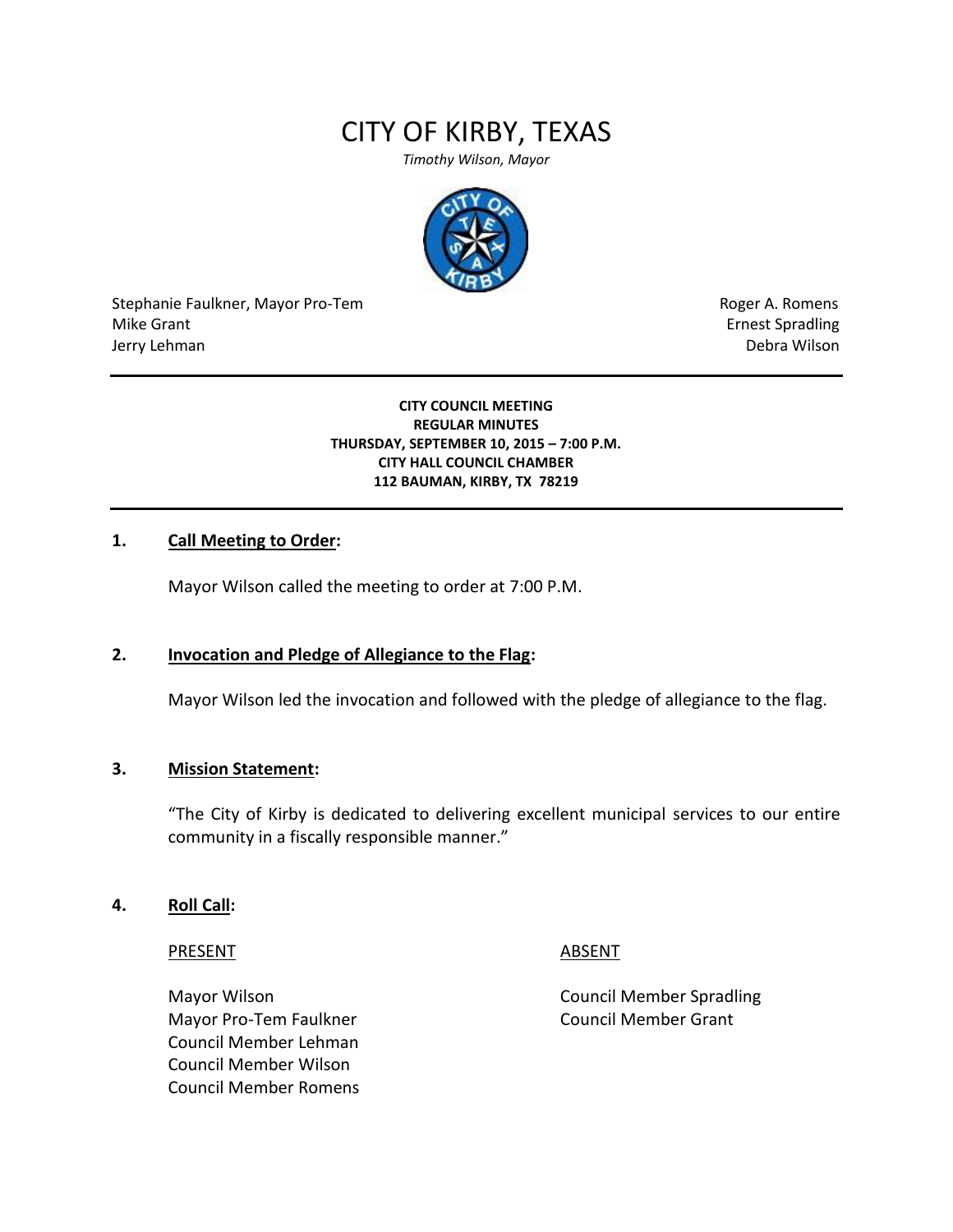## **5. Citizen Participation:**

There were not any residents signed up to participate.

## **6. Consent Agenda:**

- a. Approval Of Workshop/Regular Council Minutes August 27, 2015
- b. Approval Of Budget Workshop/Special Council Minutes September 3, 2015
- c. Approval Of Public Hearing/Special Council Minutes September 3, 2015
- d. Discussion And Possible Action To Consider Ordinance No. O-2015-772 Amending the 2014-2015 Municipal Budget Of The City Of Kirby. This Is the Second Reading.

Mayor Pro-Tem Faulkner moved to accept the consent agenda; seconded by Council Member Lehman. The motion carried with a 5-0 vote.

AYES: 5 NAYES: 0

# **7. Presentations:**

#### a. Payroll Week Proclamation

Mayor Wilson informed Council he attended the Alamo Chapter of the American Payroll Association's September luncheon and presented the proclamation at that time.

b. Employee Of The Month

Mayor Wilson named Patty Cox, City Secretary as Employee of the Month.

# c. Northeast Lakeview College Presentation

Dr. Craig T. Follins, President of Northeast Lakeview College showed a video and power point presentation recognizing the College and the advancements they have made.

# **8. Discussion And Possible Action:**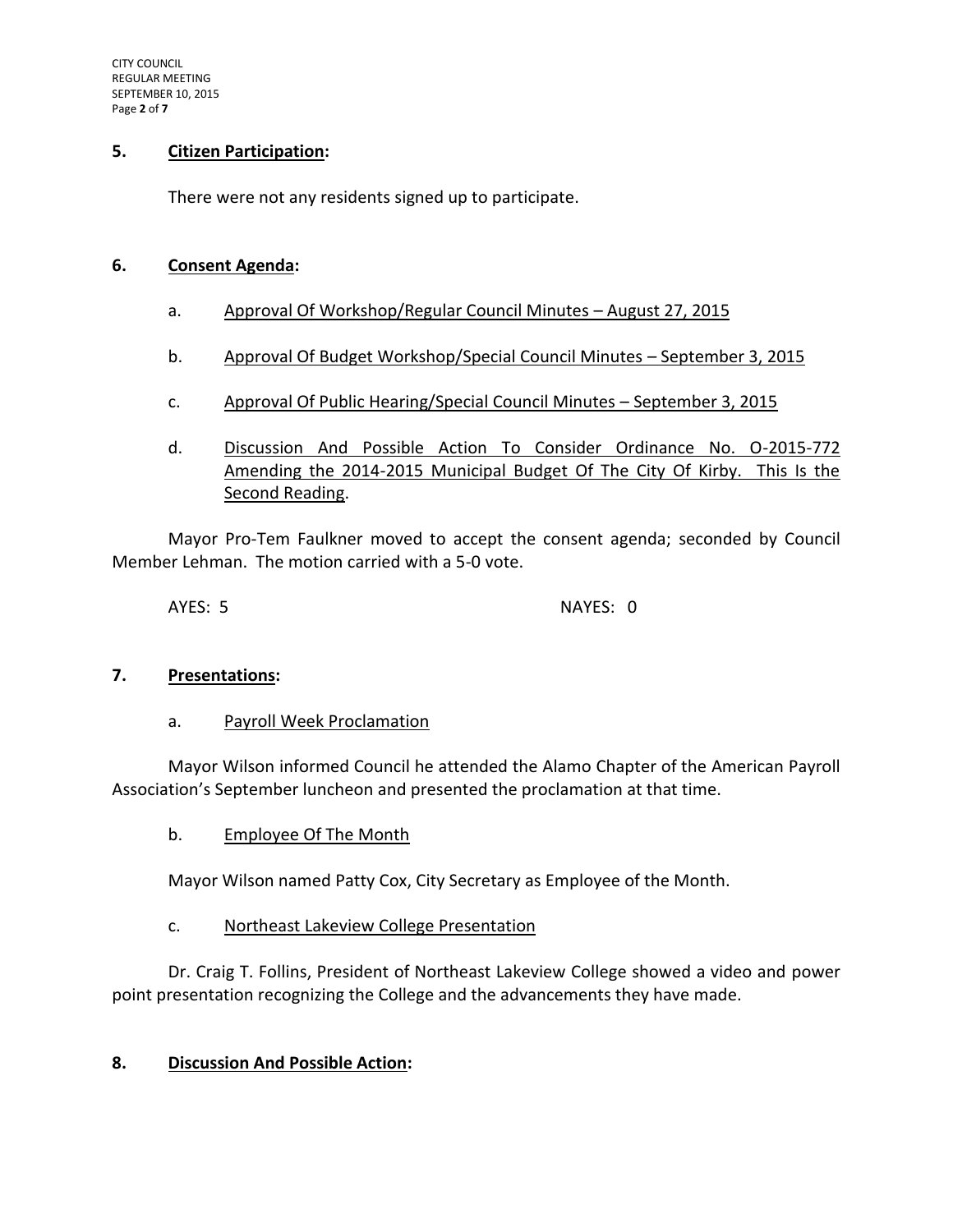# a. Discussion And Possible Action To Consider A Proposal To Continue Storm Water Implementation With Givler Engineering, Inc.

City Manager Vernon stated this is Phase Two of our implementation with Givler Engineering, Inc. We have budgeted \$30,000 annually for this service.

Roger Aguillon, Director of Public Works, informed Council this is a State regulation that we have to abide by. Givler Engineering, Inc., has provided this service to several cities for many years and they do a great job.

Council Member Romens asked for additional information regarding Phase Two. Mayor Wilson stated Givler Engineering, Inc. can provide a presentation at a later date.

Mayor Pro-Tem Faulkner moved to approve the proposal to continue storm water implementation with Givler Engineering, Inc.; seconded by Council Member Lehman.

The motion carried with a  $4 - 0 - 1$  vote.

 $AYES - 4$  NAYES – 0 ABSTAIN – 1 (Mayor Timothy Wilson)

# b. Discussion And Possible Action To Consider The Approval Of Crown Lane Alley Sewer Project Proposal

Mark Hill, Ford Engineering, presented the condition of the sewer main in the alley between Diadem and Kirby Dr. Mr. Hill identified the alternate methods for the sewer main replacement: Open Cut \$234,000; Pipe Bursting under \$214,000; or CIPP (Cured In Place Pipe) under \$200,000. Mr. Hill stated Ford Engineering recommends the CIPP method.

City Manager Vernon informed Council that staff's recommendation is the CIPP method.

Mayor Pro-Tem Faulkner moved to approve the CIPP method in the amount under \$200,000 for the Crown Lane alley sewer project; seconded by Council Member Romens.

The motion carried with a  $5 - 0$  vote.

AYES – 5 NAYES – 0

c. Discussion And Possible Action To Consider Resolution No. R-2015-661 In Regard To Authorizing The City Manager To Request A Boundary Adjustment With The City Of San Antonio In Regard To A 17.8 Acre Tract Of Land Along Buzz Aldrin Drive, Corian Glen Drive, Blue Spruce Drive, And Swann Lane, And A 25 Acre Parcel Of Land Bordered By Gibbs Sprawl Road On The North And Seguin Road (F.M. 78) On The South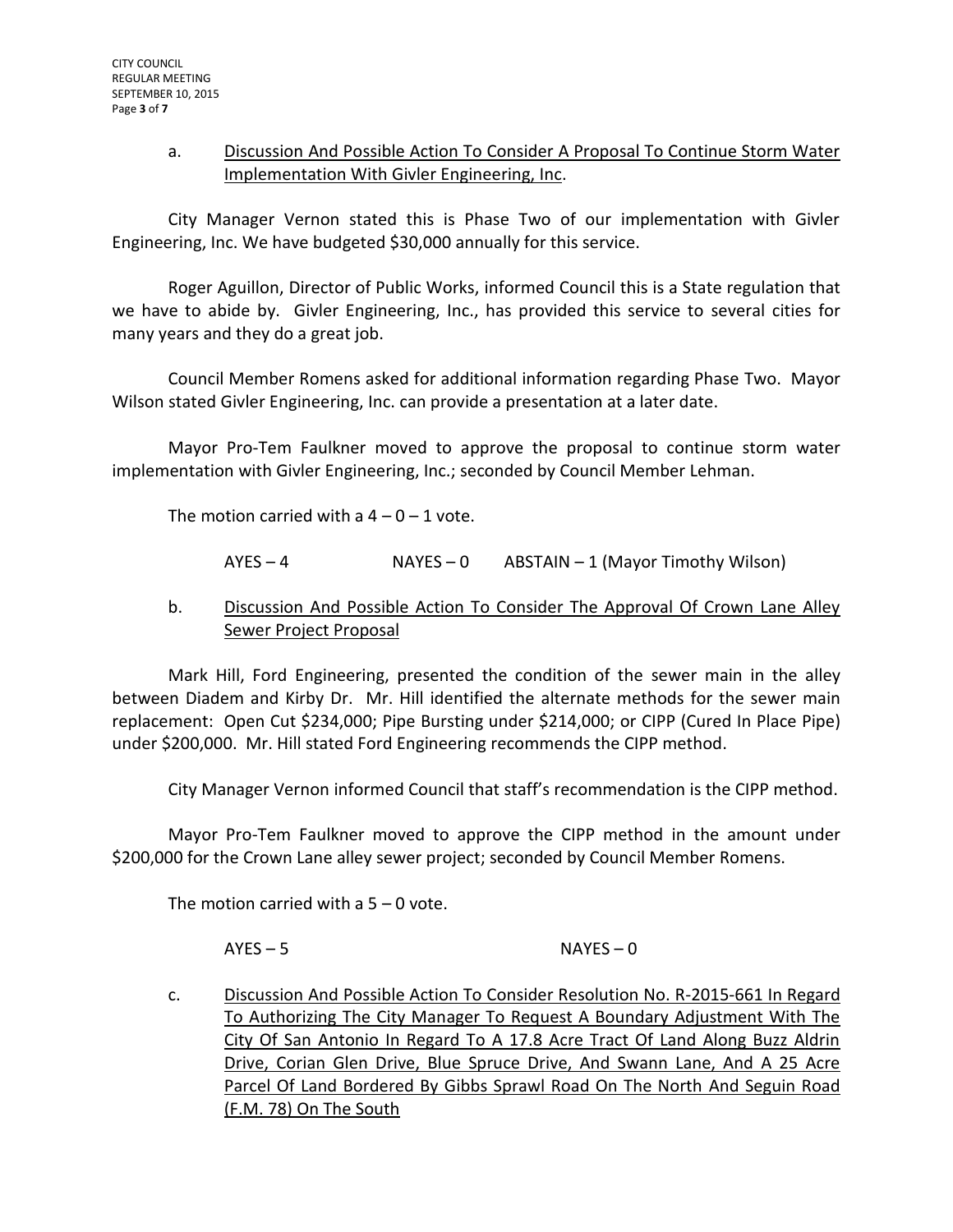CITY COUNCIL REGULAR MEETING SEPTEMBER 10, 2015 Page **4** of **7**

City Manager Vernon provided Council the steps to be taken to move forward with the proposed boundary adjustment.

Mayor Wilson stated this boundary adjustment would clarify boundaries for first responders. He asked that the city attorney attend the first meeting in October to go over the entire process.

Mayor Pro-Tem Faulkner moved to approve Resolution No. R-2015-661 in regard to authorizing the city manager to request a boundary adjustment with the City of San Antonio in regard to a 17.8 acre tract of land along Buzz Aldrin Drive, Corian Glen Drive, Blue Spruce Drive, and Swann Lane, and a 25 acre parcel of land bordered by Gibbs Sprawl Road on the north and Seguin Road (F.M. 78) on the south; seconded by Council Member Lehman.

The motion carried with a  $5 - 0$  vote.

 $AYES - 5$  NAYES – 0

d. Discussion And Possible Action Regarding The Current Garage Sale Permit Ordinance

Mayor Wilson received a consensus of the Council to table this item.

e. Discussion And Possible Action Pertaining To Ordinance No. O-2015-773 Making Appropriations For The Support Of The City Of Kirby For The Fiscal Year Beginning October 1, 2015 And Ending September 30, 2016 Appropriating Money To A Sinking Fund To Pay Interest And Principal Due On The City's Indebtedness; And Adopting The Annual Enterprise And General Fund Budgets Of The City Of Kirby For 2015-2016 Fiscal Year. This Is The First Reading.

Mayor Pro-Tem Faulkner moved approve Ordinance No. O-2015-773 making appropriation for the support of the City of Kirby for the fiscal year beginning October 1, 2015 and ending September 30, 2016; appropriating money to a sinking fund to pay interest and principal on the City's indebtedness; and adopting the annual budgets (General Fund, Water Fund, and Interest & Sinking Fund) of the City of Kirby for the 2015-2016 fiscal year; seconded by Council Member Lehman.

The motion carried with a  $5 - 0$  vote.

AYES – 5 NAYES – 0

f. Discussion And Possible Action To Ratify The Property Tax Revenue Increase Reflected In The Annual Budget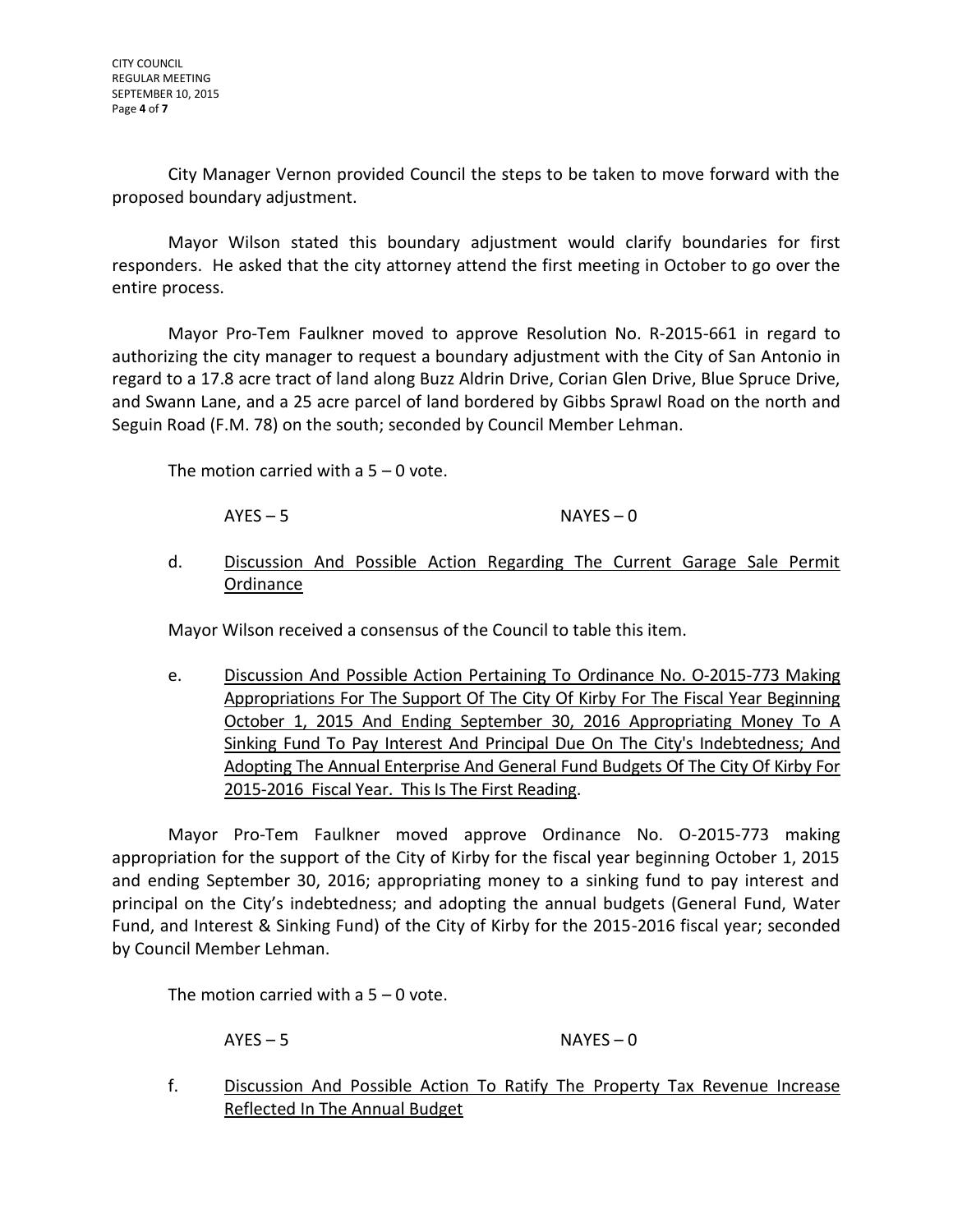CITY COUNCIL REGULAR MEETING SEPTEMBER 10, 2015 Page **5** of **7**

Mayor Wilson informed Council H.B. 3195 of the  $80<sup>th</sup>$  Legislative Session of the State of Texas requires City Council to ratify the property tax increase reflected in the budget to be adopted. This is a necessary step in the overall budget process that needs to be done before the Council adopts the tax rate. This budget will raise more total property tax revenue than last year's budget by \$116,758 which is a 8.16% increase from last year's budget. The property tax revenue to be raised from new property added to the tax roll this year is \$5,540.

Mayor Pro-Tem Faulkner moved that Council ratify the property tax revenue increase which is a 8.16% increase from last year's budget, which is \$116,758; seconded by Council Member Lehman.

The motion carried with a  $4 - 1$  vote.

AYES – 4 NAYES – 1 (Council Member Romens)

g. Discussion And Possible Action Pertaining To Ordinance No. O-2015-774 Levying Ad Valorem Taxes For Use And Operation Of The Municipal Government Of The City Of Kirby, Texas For The 2015 Tax Fiscal Year; Providing For Apportioning Each Levy For Specific Purposes; And, Providing When Taxes Shall Become Due And When Same Shall Become Delinquent If Not Paid. This Is The First Reading.

Mayor Pro-Tem Faulkner moved that that the property tax rate be increased by the adoption of a tax rate of \$0.729376, which is effectively an 8.16% increase in the tax rate, per Ordinance No. O-2015-774, an ordinance of the City of Kirby, Texas Levying Ad valorem taxes for use and support of the municipal government of the City for fiscal year beginning October 1, 2015 and ending September 30, 2016; providing for apportioning each levy for specific purposes; and providing when taxes shall become due and when same shall become delinquent if not paid; and providing for an effective date; seconded by Council Member Wilson.

The motion carried with a  $4 - 1$  vote.

AYES – 4 NAYES – 1 (Council Member Romens)

Mayor Pro-Tem Faulkner moved to approve and adopt the \$0.678616 per \$100 valuation for maintenance and operations (M&O) for the 2015-2016 tax rate supporting the annual budget; seconded by Council Member Lehman.

The motion carried with a  $5 - 0$  vote.

AYES – 5 NAYES – 0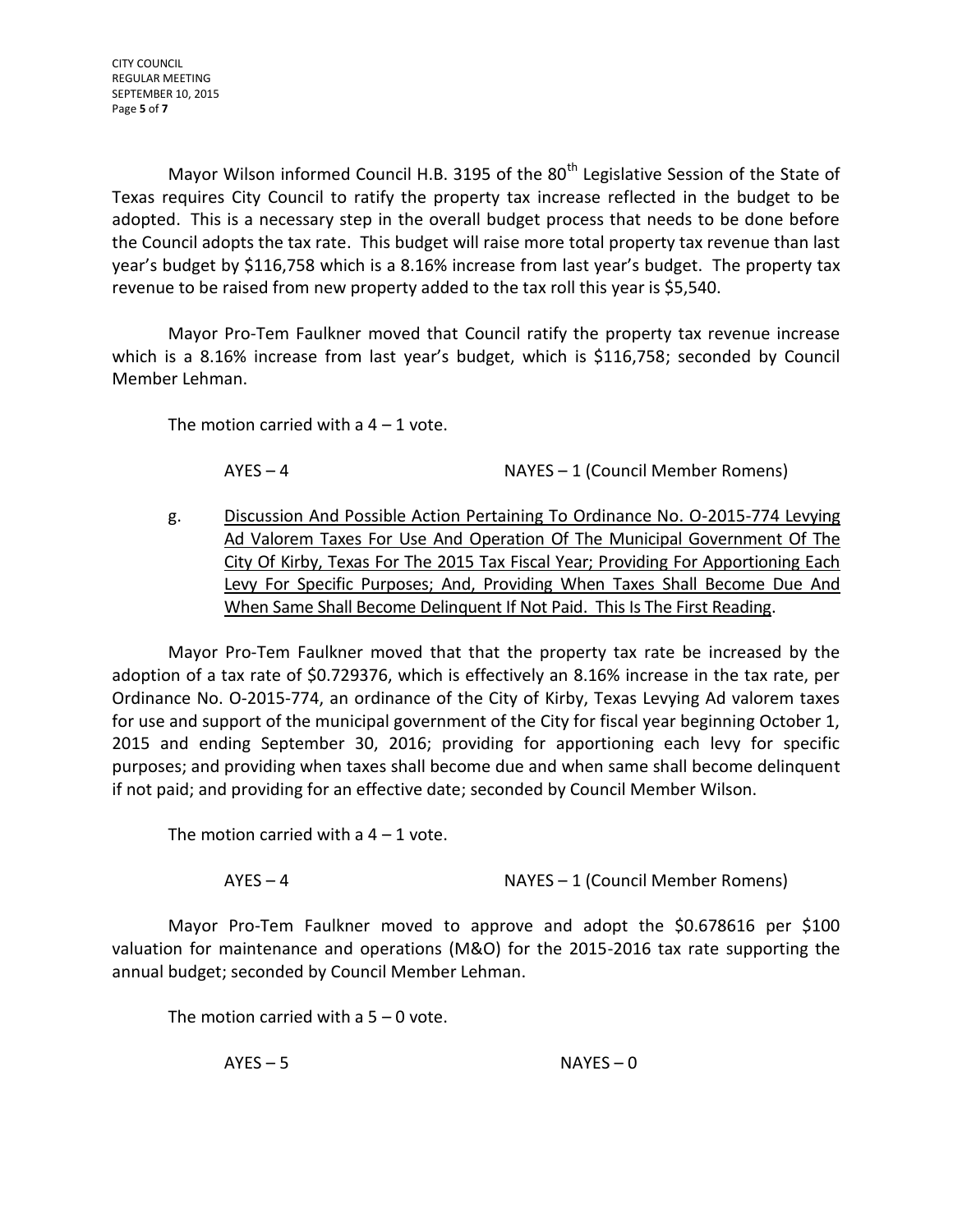Mayor Pro-Tem Faulkner moved to approve and adopt the \$0.050760 per \$100 valuation for Interest & Sinking Debt Service for the 2015-2016 tax rate supporting the annual budget; seconded by Council Member Wilson.

The motion carried with a 5 – 0 vote.

AYES – 5 NAYES – 0

# **9. Council Updates:**

- a. Planning & Zoning
- b. Buildings & Standards
- c. Crime Control
- d. Beautification & Recycling
- e. Parks & Recreation
- f. Economic Development
- g. Ordinance Review

a. Planning & Zoning – Council Member Romens informed Council the Commission approved the Comprehensive Plan and will place on a future Council agenda.

b. Building & Standards – Council Member Lehman informed Council the Commission will meet September 17.

c. Crime Control – There was not an update at this time.

d. Beautification & Recycling – Vice-Chairperson Richardson announced there will be a cleanup on September  $19<sup>th</sup>$  on Diadem. A cleanup is scheduled for October 3<sup>rd</sup> on FM 78.

e. Parks and Recreation – Chairperson Kelly Wilson announced Hotel Transylvania is the movie in the park on October 3, 2015 at 7:20 P.M. Included with the event will be a costume contest and judging will begin at 6:45 P.M. "Kirby Christmas" will be discussed at their next meeting.

f. Economic Development – Mayor Wilson said the Economic Development Committee received three applications for the Façade Grant and one application was approved. The Committee will work on their goals, and work with the Planning and Zoning Commission and Building and Standards Commission at their first meeting in October.

g. Ordinance Review – Mayor Pro-Tem Faulkner informed Council the Ordinance Review Committee will meet on September 15. It's a slow and thorough process.